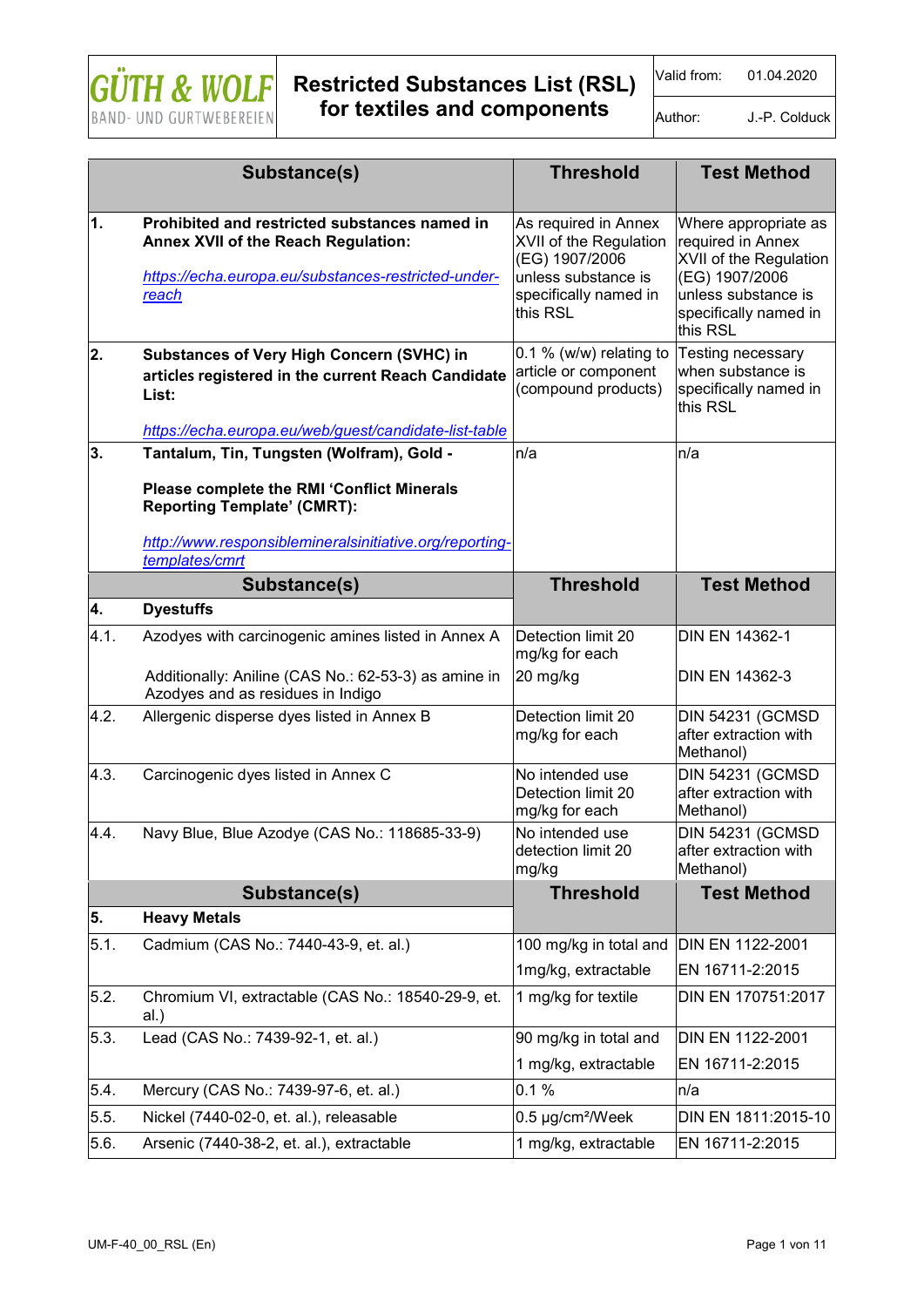

## **Restricted Substances List (RSL)**

Valid from: 01.04.2020

**for textiles and components** 

Author: J.-P. Colduck

|       | Substance(s)                                                                                                                       | <b>Threshold</b>                                      | <b>Test Method</b>                                   |
|-------|------------------------------------------------------------------------------------------------------------------------------------|-------------------------------------------------------|------------------------------------------------------|
| 6.    | <b>Organic substances</b>                                                                                                          |                                                       |                                                      |
| 6.1.  | Polycyclic aromatic hydrocarbons (PAH) listed in<br>Annex D1                                                                       | 1 mg/kg in sum                                        | AfPS GD 2014-01<br>PAK (method only)                 |
| 6.2.  | Polycyclic aromatic hydrocarbons (PAH) listed in<br>Annex D1 plus D2                                                               | 10 mg/kg in sum                                       | AfPS GD 2014-01<br>PAK (method only)                 |
| 6.3.  | Octamethylcyclotetrasiloxane D4<br>(CAS No.: 556-67-2)                                                                             | 0.1%                                                  | <b>Extraction with</b><br>solvent, GC-MS             |
| 6.4.  | Decamethylcyclopentasiloxane D5<br>(CAS No.: 541-02-6)                                                                             | 0.1%                                                  | <b>Extraction with</b><br>solvent, GC-MS             |
| 6.5.  | Dodecamethylcyclohexasiloxane D6<br>(CAS No.: 540-97-6)                                                                            | 0.1%                                                  | <b>Extraction with</b><br>solvent, GC-MS             |
| 6.6.  | Organotin compounds (Mono-, Di-, Tetra-) listed in<br>Annex E                                                                      | 2 mg/kg for each                                      | ISO 17353 2004-09                                    |
| 6.7.  | Organotin compounds (Tri-) listed in Annex E                                                                                       | 1 mg/kg for each                                      | ISO 17353 2004-09                                    |
| 6.8.  | Phthalates listed in Annex F1                                                                                                      | 0.1 % in sum                                          | Textiles: ISO<br>14389:2014 /<br>Plastics: EN 14372  |
| 6.9.  | Spinning solvent Dimethylformamide / DMF (CAS<br>No.: 68-12-2)                                                                     | 0.1%                                                  | Headspace GC-MS                                      |
| 6.10. | Spinning solvent Dimethylacetamide / DMAC (CAS<br>No.: 127-19-5)                                                                   | 0.1%                                                  | Headspace GC-MS                                      |
| 6.11. | Spinning solvent N-Methyl-2-Pyrrolidone / NMP (CAS 0.1 %<br>No.: 872-50-4)                                                         |                                                       | Headspace GC-MS                                      |
| 6.12. | Alkylphenols (AP) and Alkylphenol Ethoxylates<br>(APEO) listed in Annex F2                                                         | 100 ppm in sum                                        | <b>Extraction with</b><br>solvent, GC-MS or<br>LC-MS |
| 6.13. | 4-tert-Butyl-Phenol (CAS No.: 98-54-4)                                                                                             | 0.1%                                                  | <b>Extraction with</b><br>solvent, GC-MS or<br>LC-MS |
| 6.14. | Tris(4-nonylphenyl, branched and linear) phosphite<br>(TNPP) with $\geq 0.1\%$ w/w of 4-nonylphenol, branched<br>and linear (4-NP) | 0.1%                                                  | <b>Extraction with</b><br>solvent, GC-MS or<br>LC-MS |
| 6.15. | Entry 68 Reach: Perfluorooctanoic acid / PFOA (CAS 25 ppb)<br>No.: 335-67-1) and its salts                                         |                                                       | <b>Extraction with</b><br>solvent, LC-MS             |
| 6.16. | Entry 68 Reach: Perfluorooctanoic acid / PFOA (CAS<br>No.: 335-67-1) - any related substance                                       | 1000 ppb<br>(one or more PFOA-<br>related substances) | <b>Extraction with</b><br>solvent, LC-MS             |
| 6.17. | Perfluorooctane sulfonic acid and its derivatives<br>(PFOS)                                                                        | 1 $\mu$ g/m <sup>2</sup>                              | <b>Extraction with</b><br>solvent, LC-MS             |
| 6.18. | 2,3,3,3-tetrafluoro-2-(heptafluoropropoxy)propionic<br>acid, its salts and its acyl halides                                        | 0.1%                                                  | <b>Extraction with</b><br>solvent, GC-MS or<br>LC-MS |
| 6.19. | Formaldehyde (CAS No.: 50-00-0)                                                                                                    | 75 ppm                                                | ISO 14184-1:2011                                     |
| 6.20. | Benzene (CAS No.: 74-43-2)                                                                                                         | 5 mg/kg                                               | <b>VDA 278</b>                                       |
| 6.21. | Quinoline (CAS No.: 91-22-5)                                                                                                       | 50 mg/kg                                              | <b>Extraction with THF</b><br>and HPLC/MS            |
| 6.22. | Chlorinated phenols listed in Annex G                                                                                              | Detection limit 0.5<br>mg/kg for each                 | Extraction followed by<br><b>GC-MS</b> analysis      |
| 6.23. | Monomeric Vinylchloride                                                                                                            | 100 mg/kg                                             | Extraction followed by<br>GC-MS analysis             |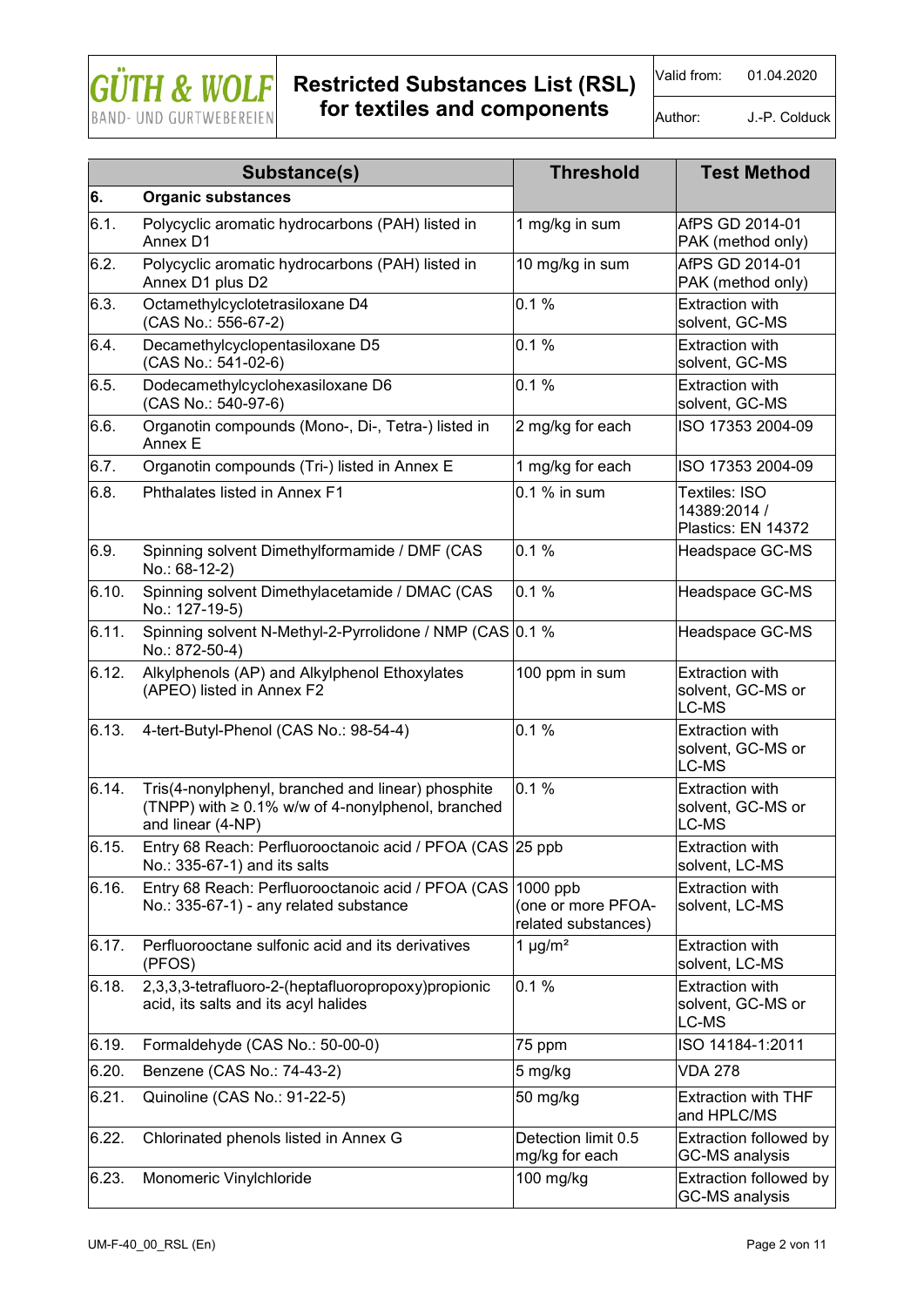

Valid from: 01.04.2020

Author: **J.-P. Colduck** 

| Substance(s) |                                                                                       | <b>Threshold</b>   | <b>Test Method</b>                 |
|--------------|---------------------------------------------------------------------------------------|--------------------|------------------------------------|
| 6.           | <b>Organic substances (continued)</b>                                                 |                    |                                    |
| 6.24.        | Chlorinated benzenes and toluenes listed in Annex H Detection limit 1 mg/kg DIN 54232 | for each           |                                    |
| 6.25.        | Chlorinated organic solvents listed in Annex I                                        | 50 mg/kg for each  | <b>GC-MS Headspace</b><br>analysis |
| 6.26.        | Short chained chlorinated paraffins, C10 - C13 (CAS<br>No.: 85535-84-8)               | $ 0.1 \%$ for each | <b>EN ISO 18219</b><br>(modified)  |
| 6.27.        | Flame retardants listed in Annex J                                                    | 100 mg/kg for each | <b>EN ISO 18219</b><br>(modified)  |
| 6.28.        | VOC listed in Annex K                                                                 | 100 mg/kg in sum   | <b>GC-MS Headspace</b><br>analysis |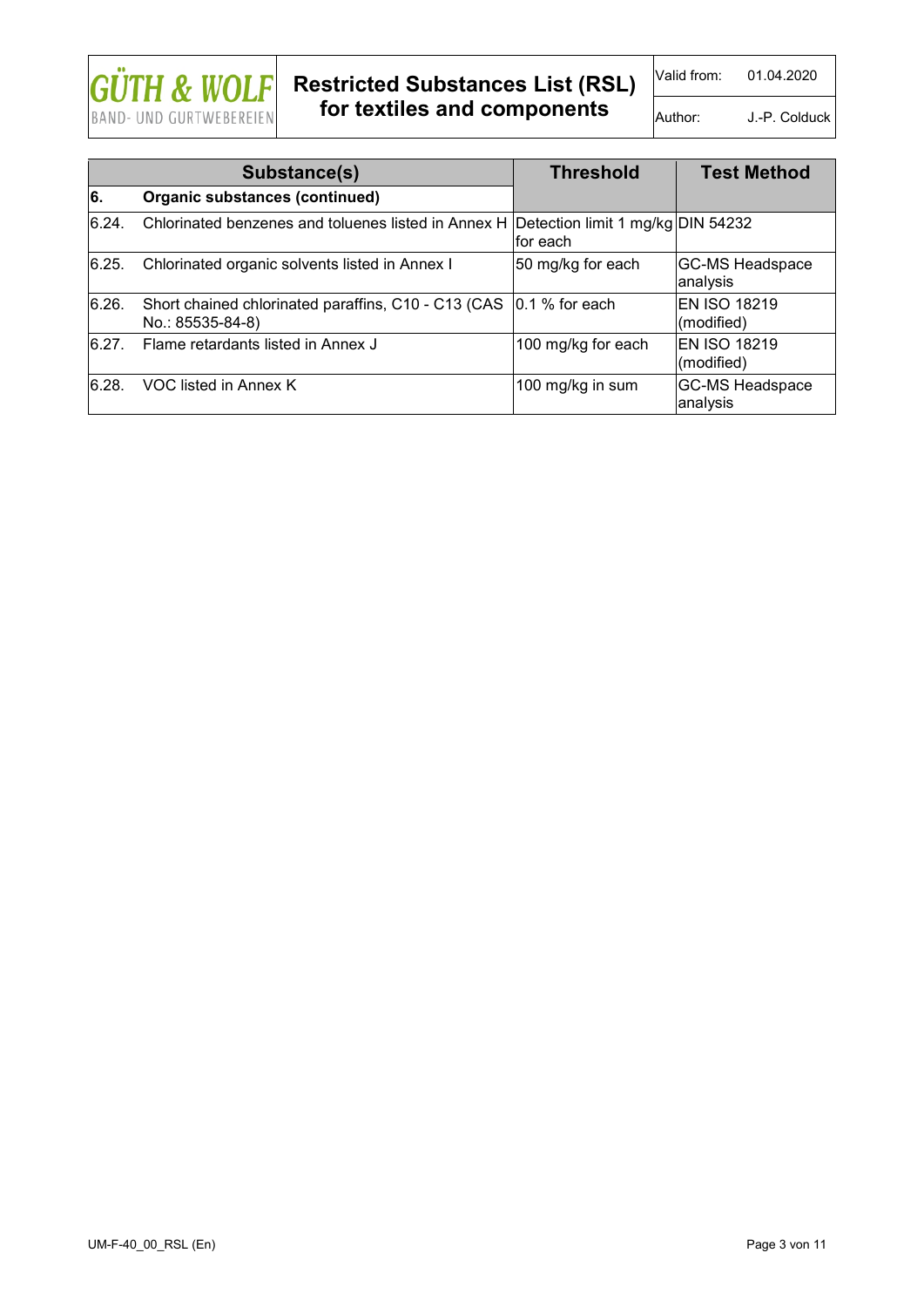

Author: J.-P. Colduck

#### **Annex A: List of carcinogenic Amines**

| <b>Substances</b>                                                                | <b>CAS No.</b> |
|----------------------------------------------------------------------------------|----------------|
| Biphenyl-4-ylamin, 4-aminobiphenyl xenylamine                                    | $92 - 67 - 1$  |
| Benzidine                                                                        | $92 - 87 - 5$  |
| 4-chloro-o-toluidine                                                             | 95-69-2        |
| 2-naphtylamine                                                                   | 91-59-8        |
| o-aminoazotoluene<br>4-amino-2',3-dimethylazobenzene<br>4-o-tolylazo-o-toluidine | 97-56-3        |
| 5-nitro-o-toluidine                                                              | 99-55-8        |
| 4-chloroaniline                                                                  | 106-47-8       |
| 4-methoxy-m-phenylenediamine                                                     | 615-05-4       |
| 4,4'-methylenedianiline<br>4,4'-diaminodiphenylmethane                           | 101-77-9       |
| 3,3'-dichlorobenzidine<br>3,3'-dichlorobiphenyl-4,4'-ylenediamine                | $91 - 94 - 1$  |
| 3,3-dimethoxybenzidine (o-dianisidine)                                           | 119-90-4       |
| 3,3-dimethylbenzidine (4,4'-bi-o-toluidine)                                      | 119-93-7       |
| 4,4'-methylenedi-o-toluidine                                                     | 838-88-0       |
| 6-methoxy-m-toluidine (p-cresidine)                                              | 120-71-8       |
| 4,4'-methylene-bis-(2-chloro-aniline)<br>2,2'-dichloro-4,4'-ethylene-dianiline   | $101 - 14 - 4$ |
| 4,4'-oxydianiline                                                                | 101-80-4       |
| 4,4'-thiodianiline                                                               | 139-65-1       |
| o-toluidine (2-aminotoluene)                                                     | 95-53-4        |
| 4-methyl-m-phenylenediamine                                                      | 95-80-7        |
| $2,4,5$ -trimethylaniline                                                        | 137-17-7       |
| o-anisidine (2-methoxyanilin)                                                    | 90-04-0        |
| 4-amino azobenzene                                                               | 60-09-3        |
| $2,4$ -xylidine                                                                  | 95-68-1        |
| 2,6-xylidine                                                                     | 87-62-7        |

#### **Annex B: List of allergenic disperse dyes**

| <b>Substances</b>     | <b>CAS No.</b> |
|-----------------------|----------------|
| C.I. Disperse Blue 1  | 2475-45-8      |
| C.I. Disperse Blue 3  | 2475-46-9      |
| C.I. Disperse Blue 7  | 3179-90-6      |
| C.I. Disperse Blue 26 | 3860-63-7      |
| C.I. Disperse Blue 35 | 12222-75-2     |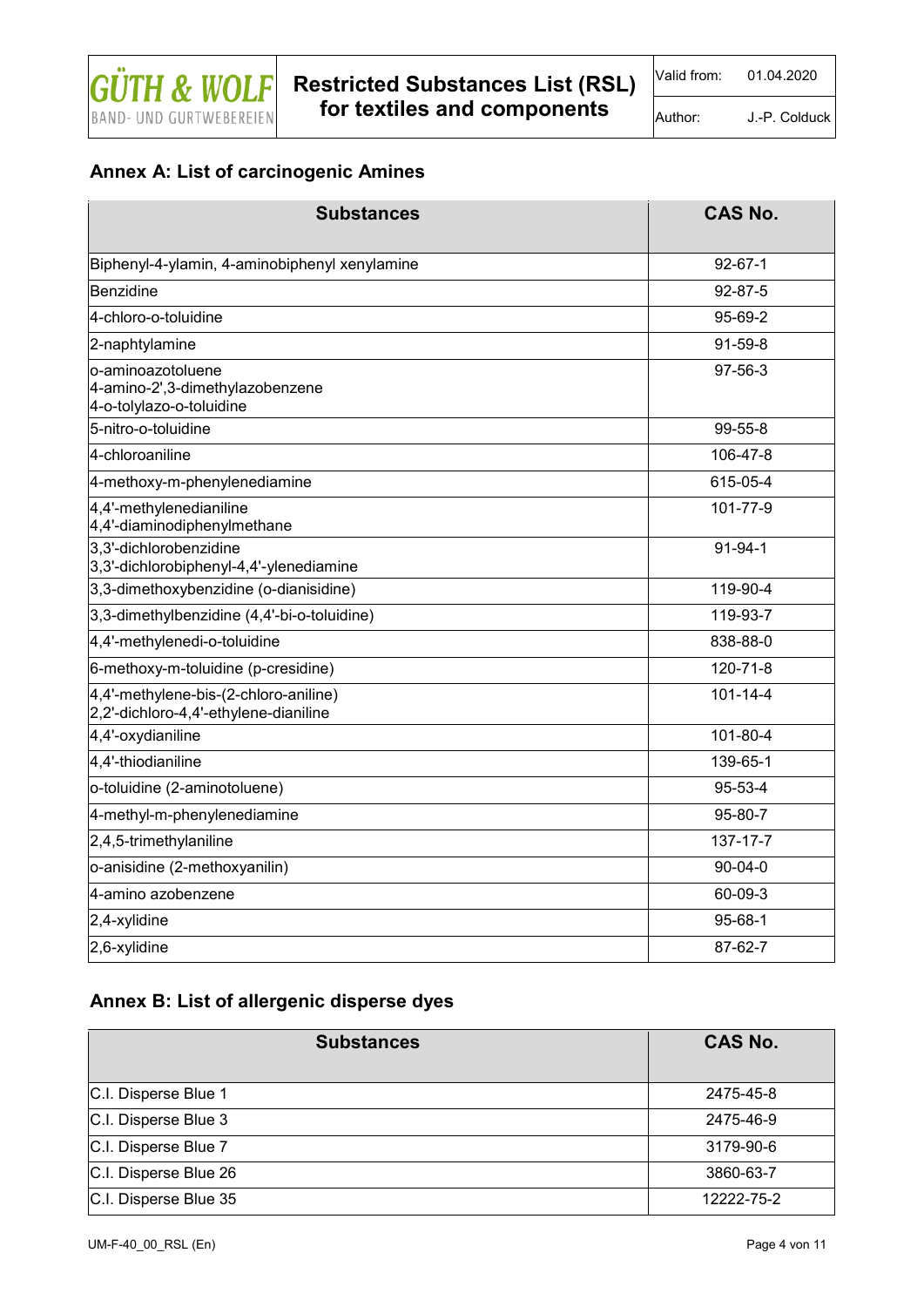

Valid from: 01.04.2020

Author: J.-P. Colduck

| C.I. Disperse Blue 102               | 12222-97-8              |
|--------------------------------------|-------------------------|
| C.I. Disperse Blue 106               | 12223-01-7              |
| C.I. Disperse Blue 124               | 61951-51-7              |
| C.I. Disperse Polyester Dark Blue 35 | 56524-77-7              |
| C.I. Disperse Brown 1                | 23355-64-8              |
| C.I. Disperse Orange 1               | 2581-69-3               |
| C.I. Disperse Orange 3               | 730-40-5                |
| C.I. Disperse Orange 11              | 82-28-0                 |
| C.I. Disperse Orange 37/59/76        | 12223-33-5 / 13301-61-6 |
| C.I. Disperse Orange 149             | 85136-74-9              |
| C.I. Disperse Red 1                  | 2872-52-8               |
| C.I. Disperse Red 11                 | 2872-48-2               |
| C.I. Disperse Red 17                 | 3179-89-3               |
| C.I. Disperse Yellow 1               | 119-15-3                |
| C.I. Disperse Yellow 3               | 2832-40-8               |
| C.I. Disperse Yellow 9               | 6373-73-5               |
| C.I. Disperse Yellow 23              | 6250-23-3               |
| C.I. Disperse Yellow 39              | 12236-29-2              |
| C.I. Disperse Yellow 49              | 54824-37-2              |

#### **Annex C: List of carcinogenic dyes**

| <b>Substances</b>                             | <b>CAS No.</b> |
|-----------------------------------------------|----------------|
| C.I. Acid Red 26                              | 3761-53-3      |
| C.I Acid Violet 49                            | 1694-09-3      |
| C.I Acid Red 114                              | 6459-94-5      |
| C.I. Basic Blue 26                            | 2580-56-5      |
| C.I. Basic Green 4 (malachite green chloride) | 569-64-2       |
| C.I. Basic Green 4 (malachite green oxalate)  | 2437-29-8      |
| C.I. Basic Green 4 (malachite green)          | 10309-95-2     |
| C.I. Basic Red 9                              | 569-61-9       |
| C.I. Basic Violet 1                           | 8004-87-3      |
| C.I. Basic Violet 3                           | 548-62-9       |
| C.I. Basic Violet 14                          | 632-99-5       |
| C.I. Direct Black 38                          | 1937-37-7      |
| C.I. Direct Blue 6                            | 2602-46-2      |
| C.I. Direct Blue 15                           | 2429-74-5      |
| C.I. Direct Blue 218                          | 28407-37-6     |
| C.I. Direct Brown 95                          | 16071-86-6     |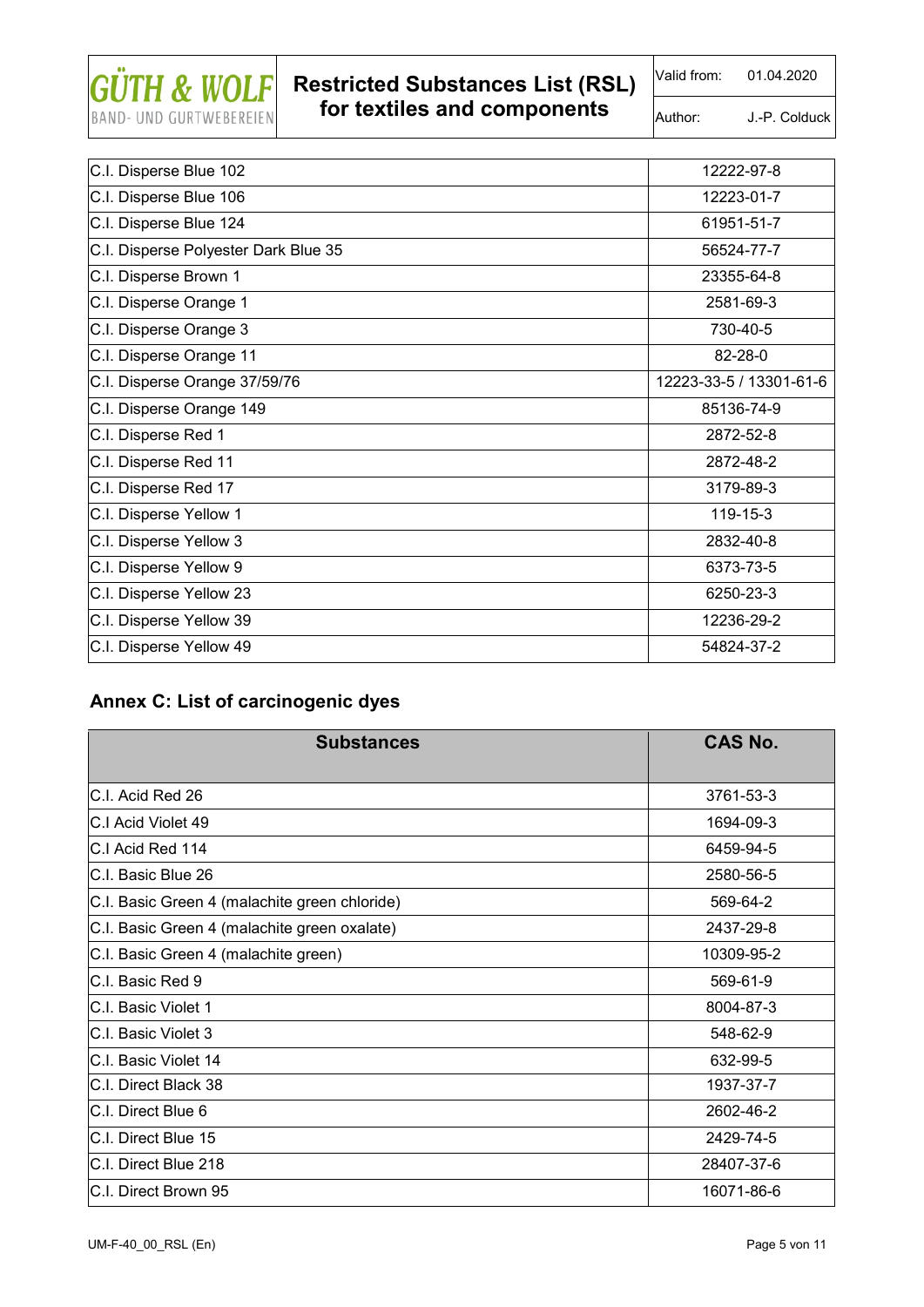

# **Restricted Substances List (RSL)**

**for textiles and components** 

Author: J.-P. Colduck

| IC.I. Direct Red 28                    | 573-58-0      |
|----------------------------------------|---------------|
| C.I. Pigment Red 104 (contains lead)   | 12656-85-8    |
| C.I. Pigment Yellow 34 (contains lead) | 1344-37-2     |
| IC.I. Solvent Yellow 1                 | 60-09-3       |
| <b>C.I. Solvent Yellow 2</b>           | $60 - 11 - 7$ |
| <b>C.I. Solvent Yellow 3</b>           | $97 - 56 - 3$ |
| <b>C.I. Solvent Yellow 14</b>          | 842-07-9      |

#### **Annex D1: List of the PAH regulated by law**

| <b>Substances</b>     | <b>CAS No.</b> |
|-----------------------|----------------|
| Benzo[a]anthracen     | $56 - 55 - 3$  |
| Benzo[a]pyren         | $50 - 32 - 8$  |
| Benzo[b]fluoranthene  | 205-99-2       |
| Benzo[e]pyren         | 192-97-2       |
| Benzo[j]fluoranthen   | 205-82-3       |
| Benzo[k]fluoranthen   | 207-08-9       |
| Chrysen               | 218-01-9       |
| Dibenzo[a,h]anthracen | $53 - 70 - 3$  |

#### **Annex D2: List of additional restricted PAH**

| <b>Substances</b>     | <b>CAS No.</b> |
|-----------------------|----------------|
| 1-Methylpyrene        | 2381-21-7      |
| Acenaphthene          | 83-32-9        |
| Acenaphthylene        | 208-96-8       |
| Anthracene            | 120-12-7       |
| Benzo[ghi]perylene    | 191-24-2       |
| Cyclopenta[a,d]pyrene | 27208-37-3     |
| Dibenzo[a,e]pyrene    | 192-65-4       |
| Dibenzo[a,h]pyrene    | 189-64-0       |
| Dibenzo[a,i]pyrene    | 189-55-9       |
| Dibenzo[a,l]pyrene    | 191-30-0       |
| Fluoranthene          | 206-44-0       |
| Fluorene              | 86-73-7        |
| Ideno[1,2,3-cd]pyrene | 193-39-5       |
| Naphthalene           | $91 - 20 - 3$  |
| Phenanthrene          | $85 - 01 - 8$  |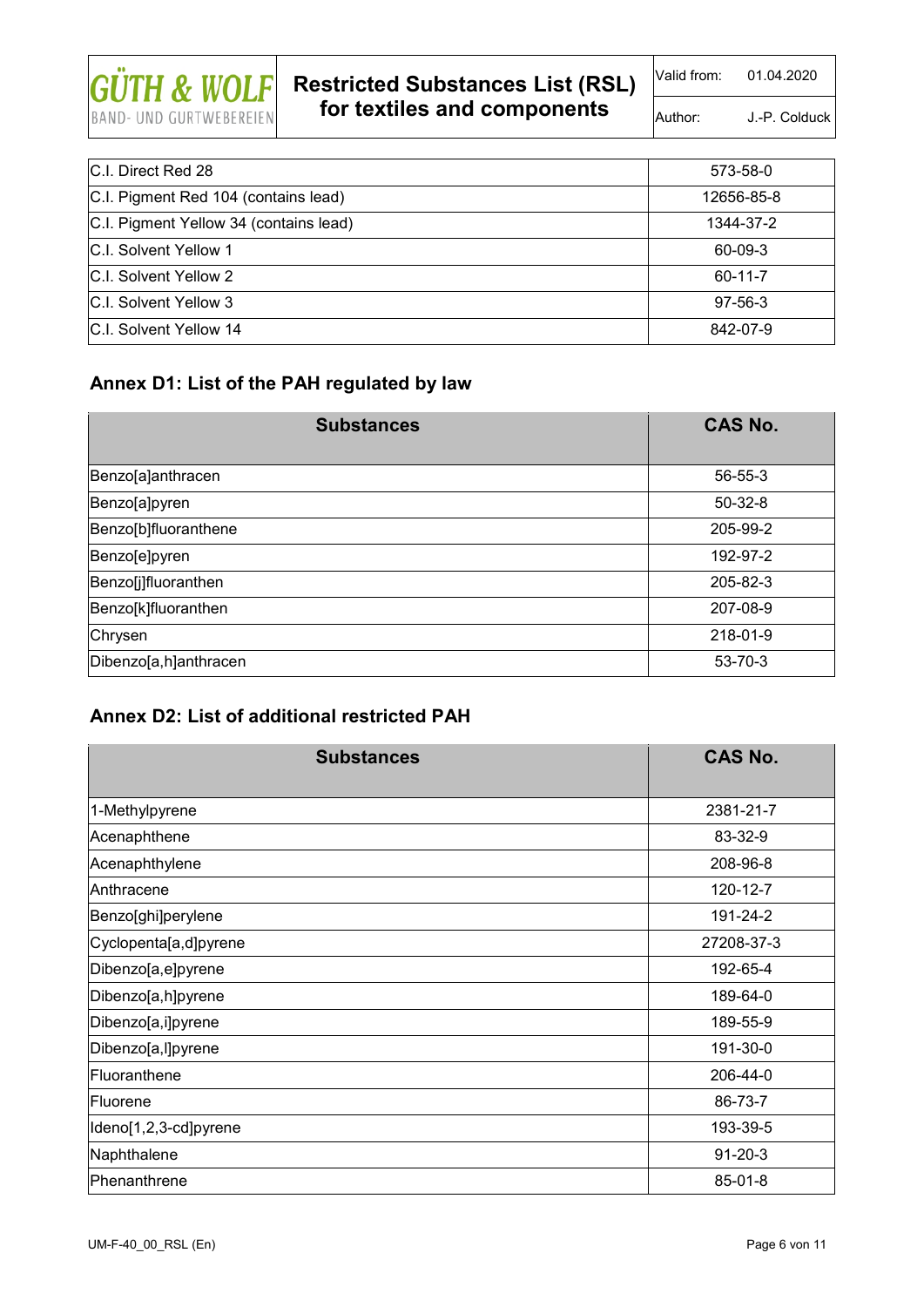

Author: J.-P. Colduck

Pyrene 129-00-0 and 129-00-0 and 129-00-0 and 129-00-0 and 129-00-0 and 129-00-0 and 129-00-0 and 129-00-0 and

### **Annex E: List of organotin compounds**

| <b>Substances</b> | <b>CAS No.</b>        |
|-------------------|-----------------------|
| Dibutyltin        | 1002-53-5             |
| Dimethyltin       | 753-73-1              |
| Dioctylzinn       | 15231-44-4, 3542-36-7 |
| Diphenyltin       | 1011-95-6             |
| Monobutyltin      | 78763-54-9            |
| Monomethyltin     | 23001-26-5            |
| Monooctyltin      | 3091-25-6             |
| Monophenyltin     | 2406-68-0             |
| Tetraethyltin     | 597-64-8              |
| Tetrabutyltin     | 1461-25-2             |
| Tributyltin       | 56573-85-4            |
| Tricyclohexyltin  | 3091-32-5             |
| Trimethyltin      | 1066-45-1             |
| Trioctyltin       | 2587-76-0             |
| Triphenyltin      | 892-20-6              |
| Tripropyltin      | 2279-76-7             |

#### **Annex F1: List of the Phthalates**

| <b>Substances</b>                                                  | <b>CAS No.</b>         |
|--------------------------------------------------------------------|------------------------|
| 1,2-Benzenedicarboxylic acid - dihexylester branched & linear      | 68515-50-4             |
| 1,2-Benzenedicarboxylic acid, dipentylester, branched and linear   | 84777-06-0             |
| Bis-(2-methoxy-ethyl) phthalate (BMEP)                             | 117-82-8               |
| Butyl-benzyl phthalate (BBP)                                       | 85-68-7                |
| Di (C7-C11 alkyl) phthalate Linear and branched (DHNUP)            | 68515-42-4             |
| Di-(2-ethyl-hexyl) phthalate (DEHP)                                | 117-81-7               |
| Di-(C6-C8 alkyl) phthalate Branched (DIHP)                         | 71888-89-6             |
| Di-butyl phthalate (DBP)                                           | 84-74-2                |
| Di-C6-C10 alkyl ester, 1,2-Benzenedicarboxylic acid, mixed decyl-, | 68648-93-1             |
| Di-cyclohexyl phthalate (DCHP)                                     | 84-61-7                |
| Diethyl phthalate (DEP)                                            | 84-66-2                |
| Di-iso-butyl phthalate (DIBP)                                      | 84-69-5                |
| Di-Iso-Decyl Phthalate (DIDP)                                      | 26761-40-0, 68515-49-1 |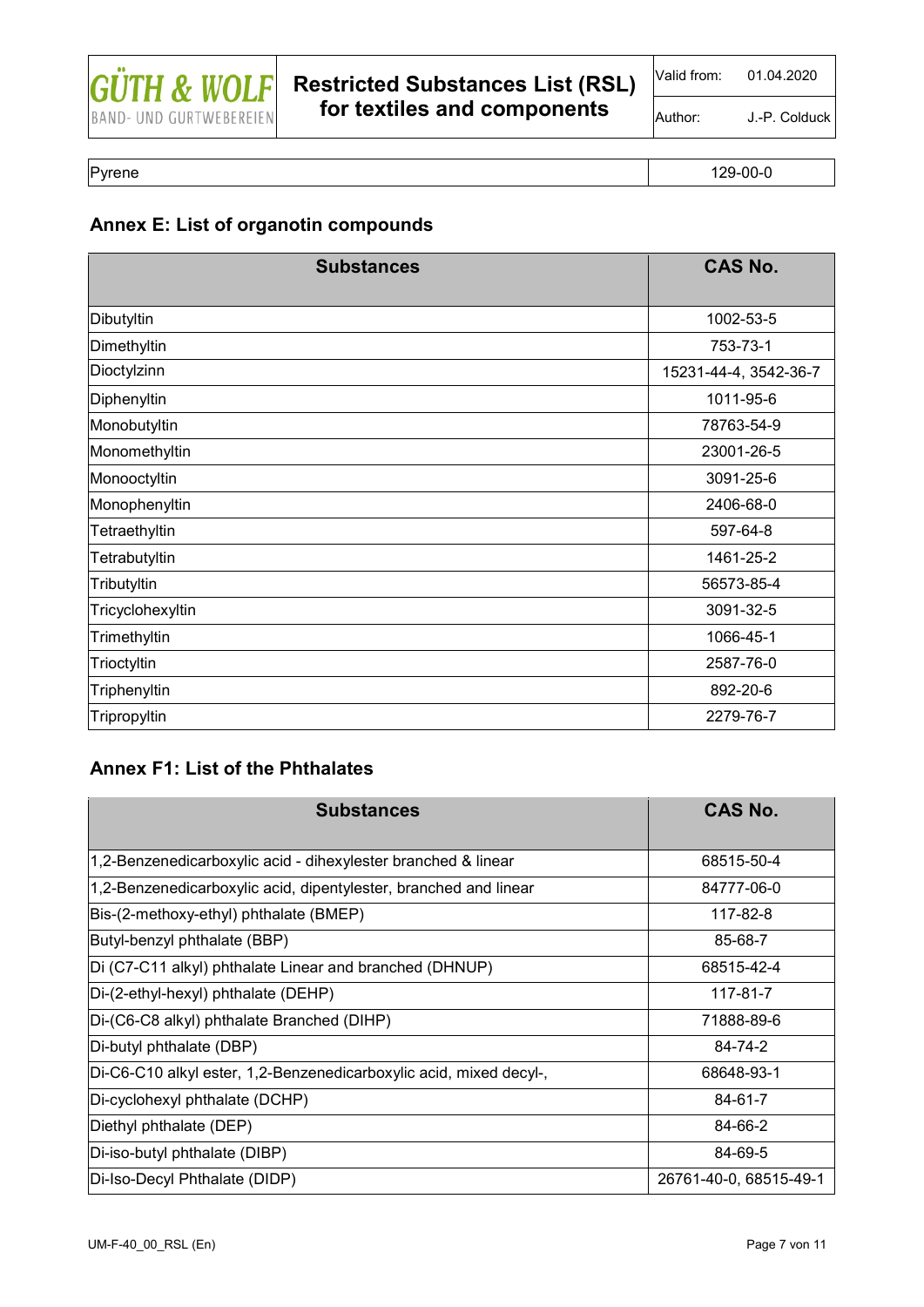

Valid from: 01.04.2020

Author: J.-P. Colduck

| Di-iso-hexylphthalate                | 71850-09-4     |
|--------------------------------------|----------------|
| Di-iso-nonyl phthalate (DINP)        | 28553-12-0     |
| Di-iso-octyl phthalate (DIOP)        | 27554-26-3     |
| Di-iso-pentyl phthalate (DIPP)       | 605-50-5       |
| Dimethyl phthalate (DMP)             | $131 - 11 - 3$ |
| Di-n-hexyl phthalate (DHP)           | 84-75-3        |
| Di-n-octyl phthalate (DNOP)          | 117-84-0       |
| Dinonyl phthalate (DNP)              | 84-76-4        |
| Di-n-propyl phthalate (DPRP)         | 131-16-8       |
| Di-pentyl phthalate (DPP)            | 131-18-0       |
| N-pentyl-iso-pentyl phthalate (PIPP) | 776297-69-9    |

#### **Annex F2: Alkylphenols (AP) and Alkylphenol Ethoxylates (APEO)**

| <b>Substances</b>             | <b>CAS No.</b> |
|-------------------------------|----------------|
| Nonylphenols (NP)             | 104-40-5       |
|                               | 11066-49-2     |
|                               | 25154-52-3     |
|                               | 84852-15-3     |
| Nonylphenol ethoxylates (NPE) | 9016-45-9      |
|                               | 26027-38-3     |
|                               | 37205-87-1     |
|                               | 68412-54-4     |
|                               | 127087-87-0    |
| Octylphenols (OP)             | 140-66-9       |
|                               | 1806-26-4      |
|                               | 27193-28-8     |
| Octylphenol ethoxylates (OPE) | 9002-93-1      |
|                               | 9036-19-5      |
|                               | 68987-90-6     |

#### **Annex G: List of Chlorinated phenols**

| <b>Substances</b>      | <b>CAS No.</b> |
|------------------------|----------------|
| 2-chlorophenol         | $95 - 57 - 8$  |
| 3-chlorophenol         | 108-43-0       |
| 4-chlorophenol         | 106-48-9       |
| $ 2,3$ -dichlorophenol | 576-24-9       |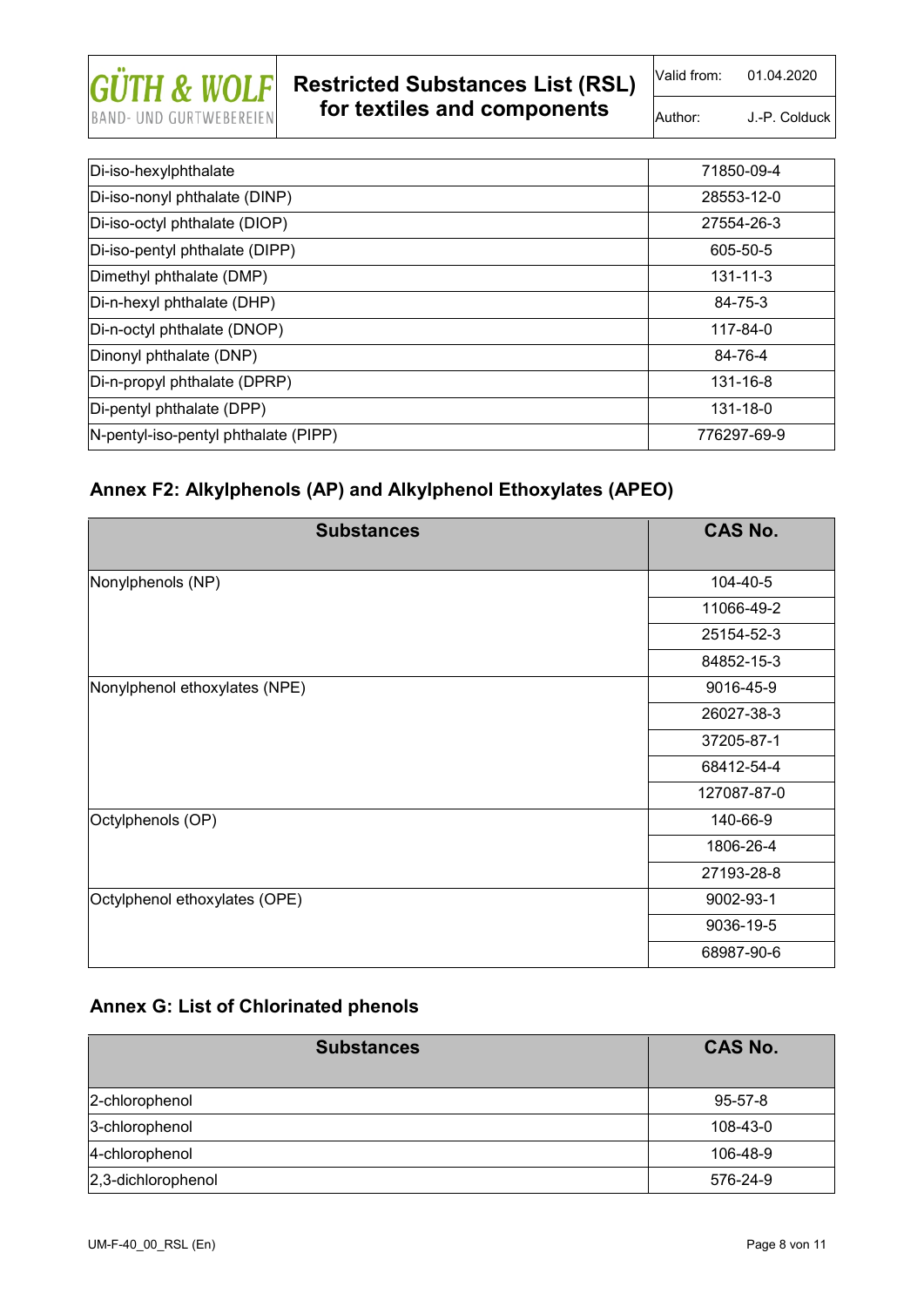

Valid from: 01.04.2020

Author: J.-P. Colduck

| 2,4-dichlorophenol           | 120-83-2      |
|------------------------------|---------------|
| 2,5-dichlorophenol           | 583-78-8      |
| 2,6-dichlorophenol           | 87-65-0       |
| 3,4-dichlorophenol           | $95 - 77 - 2$ |
| 3,5-dichlorophenol           | 591-35-5      |
| Pentachlorophenol (PCP)      | 87-86-5       |
| 2,3,4,5-tetrachlorophenol    | 4901-51-3     |
| 2,3,4,6-tetrachlorophenol    | 58-90-2       |
| $2,3,5,6$ -tetrachlorophenol | 935-95-5      |
| $2,3,4$ -trichlorophenol     | 15950-66-0    |
| 2,3,5-trichlorophenol        | 933-78-8      |
| 2,3,6-trichlorophenol        | 933-75-5      |
| 2,4,5-trichlorophenol        | 95-95-4       |
| 2,4,6-trichlorophenol        | 88-06-2       |
| 3,4,5-trichlorophenol        | 609-19-8      |

#### **Annex H: List of chlorinated Benzenes and Toluenes**

| <b>Substances</b>                          | <b>CAS No.</b> |
|--------------------------------------------|----------------|
| alfa, 2,4-trichlorotoluene                 | 94-99-5        |
| alfa, 2,6-trichlorotoluene                 | 2014-83-7      |
| alfa, 3,4-trichlorotoluene                 | 102-47-6       |
| alpha, alpha, 2,6-tetrachlorotoluene       | $81 - 19 - 6$  |
| alpha, alpha, alpha, 2,-tetrachlorotoluene | 2136-89-2      |
| alpha, alpha, alpha, 4-tetrachlorotoluene  | 5216-25-1      |
| Benzotrichloride                           | 98-07-7        |
| Chlorobenzene                              | 108-90-7       |
| 2-chlorotoluene                            | 95-49-8        |
| 3-chlorotoluene                            | 108-41-8       |
| 4-chlorotoluene                            | 106-43-4       |
| 1,2-Dichlorobenzene                        | $95 - 50 - 1$  |
| 1,3-Dichlorobenzene                        | 541-73-1       |
| 1,4-Dichlorobenzene                        | 106-46-7       |
| 2,3-dichlorotoluene                        | 32768-54-0     |
| 2,4-dichlorotoluene                        | 95-73-8        |
| 2,5-dichlorotoluene                        | 19398-61-9     |
| 2,6-dichlorotoluene                        | 118-69-4       |
| 3,4-dichlorotoluene                        | 95-75-0        |
| 3,5-dichlorotoluene                        | 25186-47-4     |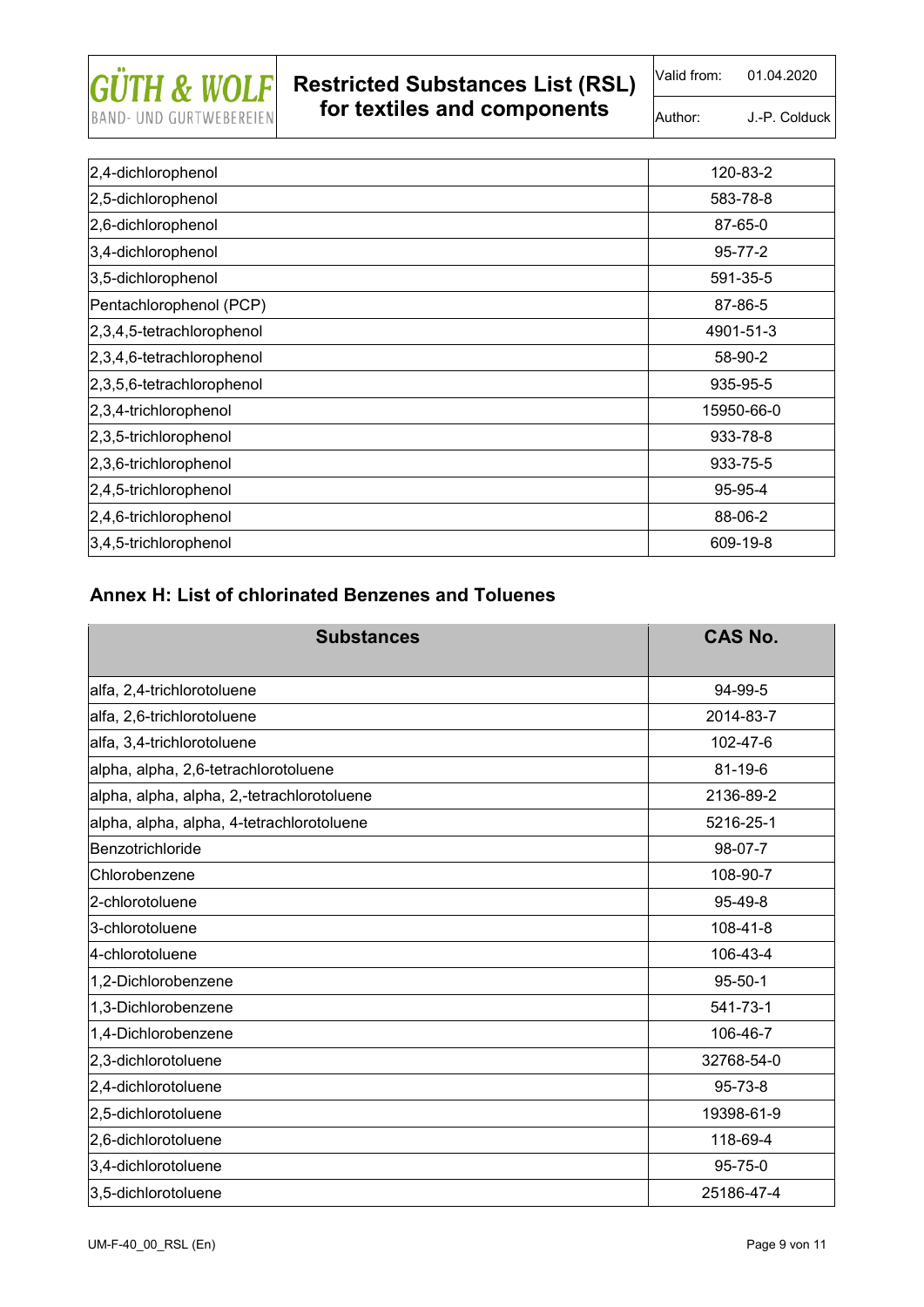

Valid from: 01.04.2020

Author: J.-P. Colduck

| Hexachlorobenzene                | 118-74-1      |
|----------------------------------|---------------|
| Pentachlorobenzene               | 608-93-5      |
| $[2,3,4,5,6$ -pentachlorotoluene | 877-11-2      |
| Tetrachlorobenzene               | 12408-10-5    |
| 1,2,3,4-tetrachlorobenzene       | 634-66-2      |
| 1,2,3,5-tetrachlorobenzene       | 634-90-2      |
| 1,2,4,5-tetrachlorobenzene       | $95 - 94 - 3$ |
| 1,2,3-Trichlorobenzene           | 87-61-6       |
| 1,2,4-trichlorobenzene           | 120-82-1      |
| 1,3,5-Trichlorobenzene           | 108-70-3      |
| 2,3,6-trichlorotoluene           | 2077-46-5     |
| $ 2,4,5$ -trichlorotoluene       | 6639-30-1     |

#### **Annex I: List of chlorinated solvents**

| <b>Substances</b>          | <b>CAS No.</b> |
|----------------------------|----------------|
| Chloroform                 | 67-66-3        |
| Methylenchloride           | 75-09-2        |
| cis-1,2-Dichloroethylene   | 156-59-2       |
| trans-1,2-Dichloroethylene | 156-60-5       |
| 1,2-Dichloroethane         | 107-06-2       |
| 1,1-Dichloroethane         | 75-34-3        |
| 1,1-Dichloroethylene       | 75-35-4        |
| Pentachloroethane          | 76-01-7        |
| Tetrachlorethylene         | 127-18-4       |
| 1,1,1,2-Tetrachloroethane  | 630-20-6       |
| 1,1,2,2-Tetrachloroethane  | 79-34-5        |
| Tetrachloromethane         | 56-23-5        |
| Trichlorethylene           | 79-01-6        |
| 1,1,2-Trichloroethane      | 79-00-5        |
| 1,1,1-trichloroethane      | 71-55-6        |

#### **Annex J: List of Flame Retardants**

| <b>Substances</b>                           | CAS No.                |
|---------------------------------------------|------------------------|
| 2,2-bis(bromomethyl)-1,3-propanediol (BBMP) | 3296-90-0              |
| Bis(2,3-dibromopropyl)phosphate (BIS)       | 5412-25-9              |
| <b>Boric Acid</b>                           | 10043-35-3, 11113-50-1 |